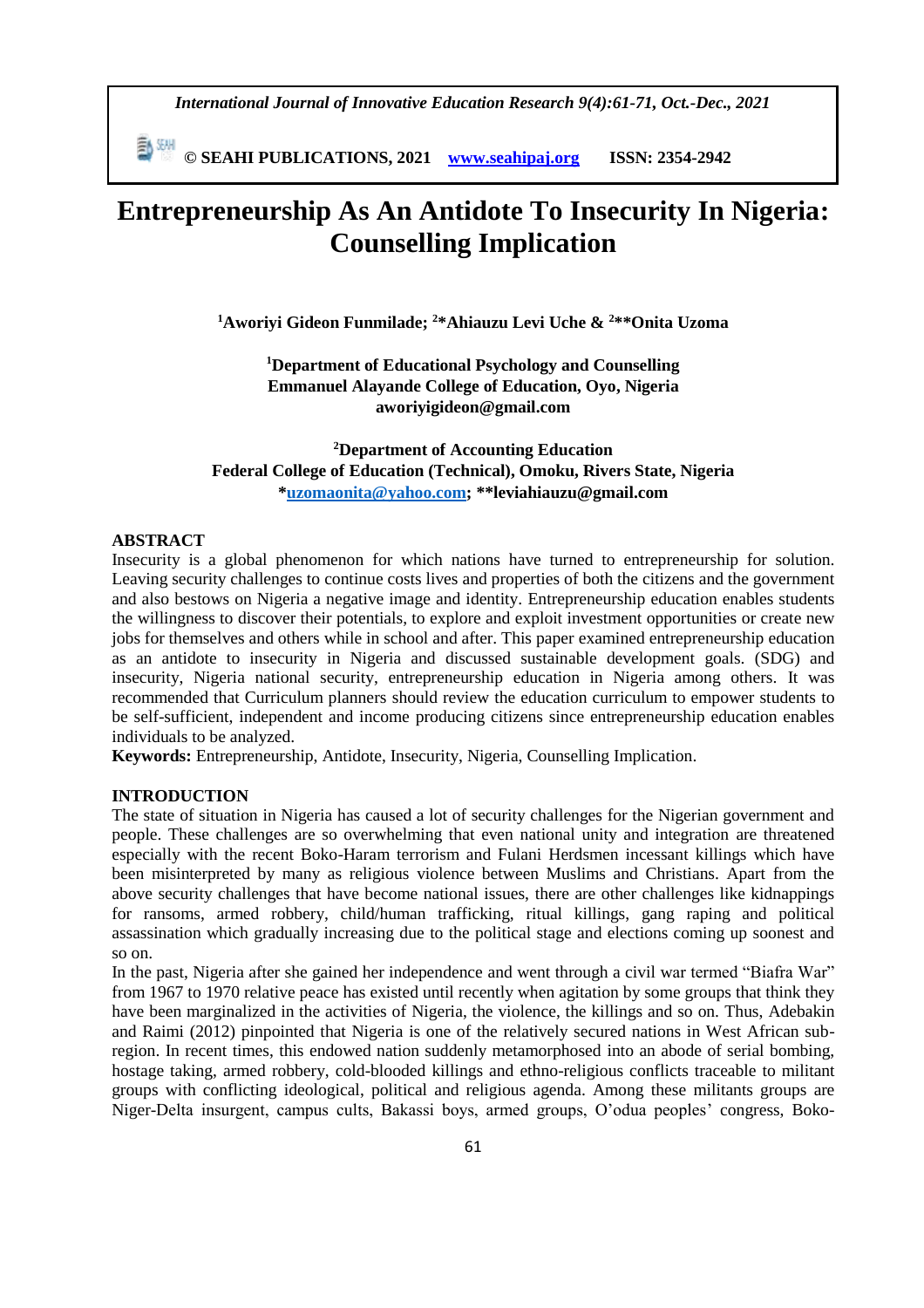Haram and so on. The reason the abovementioned security issues escalated is because of the nonchalant attitude of the Nigerian government, people and Nigerian security forces like the police, the military and so on to tackle them heads-on. Leaving security challenges to continue costs lives and properties of both the Nigerian people and the government and also bestows on Nigeria a negative image and identity. Thus, the solutions to these challenges have become eminent and paramount.

With Nigeria as the most populated African country, eradicating security challenges will bring sustainable national security, economic advancement, more foreign investments and so on. Akhuemonkhan, Raimi and Ogunjirin (2012) noted that Nigeria is a populous Black African nation, blessed with population of over 150 million people, with wide geographical spread across thirty six (36) states and a federal capital territory.

With the state of Nigeria as of today, advocating for peaceful co-existence will be the solution to the overwhelming security challenges facing the Nigerian government and people.

Nigeria is a West African country with more than 250 ethnic groups and with an estimated population of about 170,123,740 according to the 2006 census (Akinjide, 2013). It is by far the most populated country in the whole of Africa. Although Nigeria's GDP per capital has been increased through the course of time in nominal US dollar terms, many Nigerians unfortunately, are still living in abject poverty in spite of huge amount of human and material resources. The average income per capital does not give the real picture due to the high income inequality in the country. However, since Nigeria got her independence from Britain in 1960, the country's political structural arrangement has been under one central government. This was to maintain some degree of independence and interdependence and as well as create supremacy authority centrally while component states retain a considerable amount of semi autonomy. Consequently, under this arrangement, the level of interaction between individual ethnic groups, cultures, traditions and religions from different backgrounds was not easy thereby translated into ethnic and political misunderstanding, mistrust, dominations, conflicts and crises as one may not be considerate with the other. As a result, there are fear, suspicions, intolerance, grieves, greed and domination among most communities in the country and especially in the North which has so many ethnic minorities.

Furthermore, it also created fear of not getting one's fair share of scarce commodities (Daily Time, 1984). However, in an attempt to bring this over 250 groups of people under Federal state system, it created more problems than solving due to fear of deprivation. The North occupies about 70% of the land mass of the country; it also has the highest infant mortality rate in the country (World Bank, 2011). Similarly, it has the lowest rate of child enrolment in schools, highest number of unemployed young people in the country, highest levels of poverty as compared to the other parts of the country. Consequently, the region is faced with challenges of security of lives and property and has remained a major issue today. These problems include inter-ethnic and interreligious conflict, insurgency and terrorism such as the Boko Haram among others. According to Temple, (2013), the indices that measure human development are by far poorer in the 19 northern states of Nigeria compared with the rest of the country ranging from the girl-child education to the Almajiri system, from women empowerment to the economic viability of states, from an immediate marshal plan like attempt at addressing the areas in conflict to how to create cooperation between states and groups. He further concluded that as a result of the above, the region was faced with the worst security challenges since independence. Similarly, other security challenges facing the region include armed robbery and kidnapping, apart from insurgency and terrorism that have spread across the region like a wild fire across the polity, which seriously needs to be given adequate attention by the government at all levels as pointed out by Salawu (2010). Kidnapping is still young in the north, but is fast developing and penetrating almost every area in the region. Kidnapping means taking a person away against the person's will, usually for the purpose of ransom. Today, people are getting kidnapped almost on daily basis across the region, through so many criminal and terrorist activities (Innocent, 2012).

The situation has become so bad that needs not only the attention of joint federal states government cooperation but also the international community; just the same way attention is being given to the Ukraine versus Russian conflicts, Syria, Iraq, Lebanon versus Hezbollah conflict, Israeli versus Palestinian conflicts, Libya, Egypt, Yemen etc. It is against this backdrop that today, the streets and most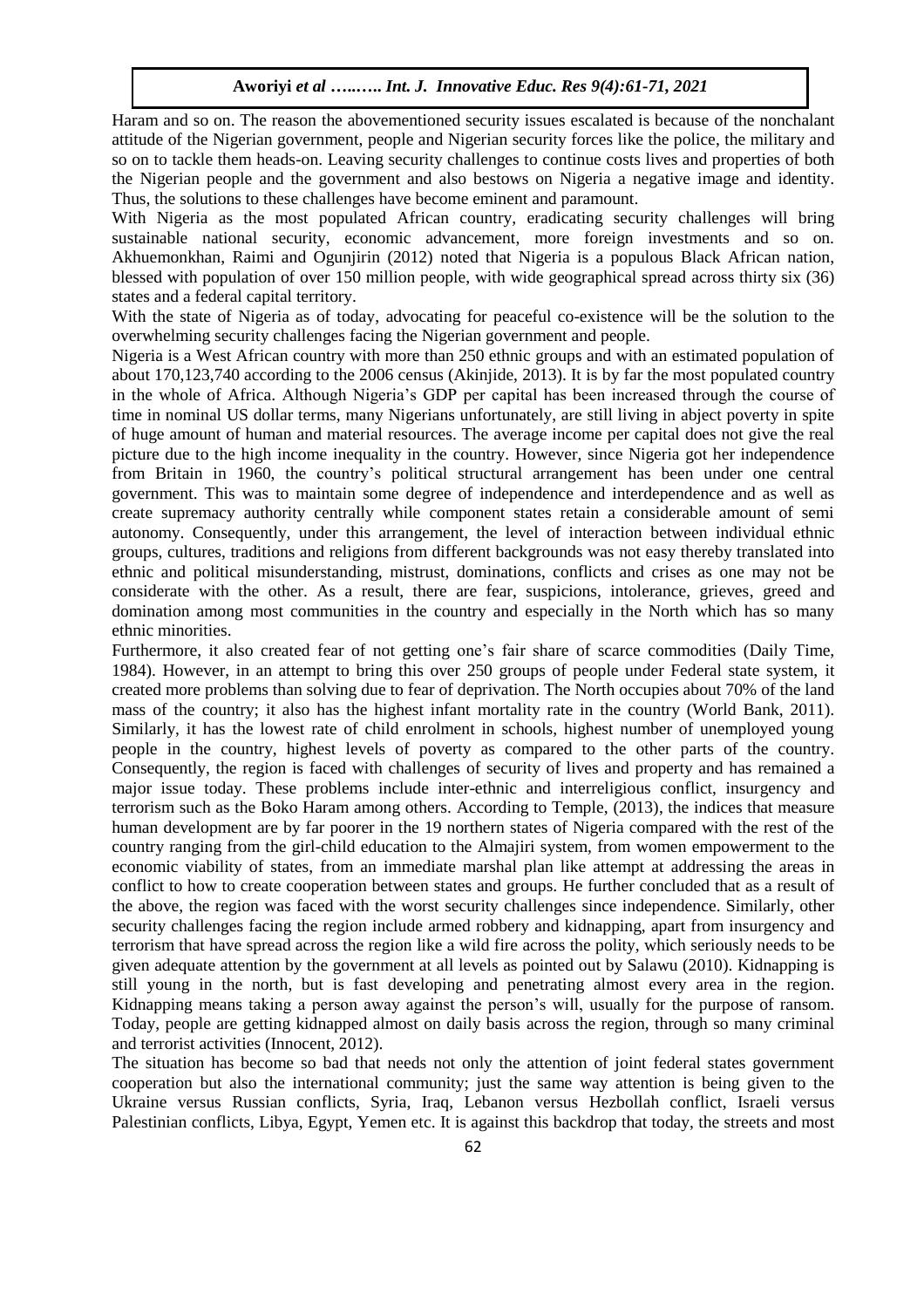areas in different parts of the North and North-East in particular are no longer safe for honest and hardworking for the fear of being killed due to insurgency or terrorist act. Consequently, no part of the North and the Federal Capital of Nigeria, Abuja is immune from this insecurity. While every northerner and governments at all levels are concerned about insurgency and terrorism activities like Boko Haram, ethnic, religious and tribal leaders are also seeking for solutions to end them. Unfortunately, efforts were not put or channeled to address the root causes of the problem. Example, when the issue of kidnapping started in the Niger Delta areas by the Militants, an average Niger Delta man would believe that it was about resource control. In the word of Joseph (2012) initially, it was the kidnap of expatriates and majority of the other Nigerians and northerners in particular believed that it was a southern affairs. Until recently, when the issue of kidnapping became commercialized and was not limited to Niger Delta or Southerner but rather gradually got commercialized and has become a lucrative ventures and luring young people and gradually spread across northern Nigeria. Consequently, kidnapping business has changed from being in predominantly in the Niger Delta on the North as well.

Such kidnap victims includes parents, grandparents, students etc. the central pillars of Nigerian national security was the safeguarding of the Nigerian sovereignty, independence and territorial integrity of the State as contained in the 1979 constitution. However, while the state remains normally a sovereign and fulfils a modicum of the functions of a sovereign government, the central government has become so weak and ineffective and lacks the ability to provide simple basic public and social services. In view of the above, the Nigerian government, in 2013, due to lack of control over much of its territory, led to the seizure of some parts of Adamawa, Borno and Yobe states by the Boko Haram. According to the former Inspector-general of Police, Hafiz Ringim:

The National Security could be regarded as the measures, facilities and systems put in place by a nation to secure its citizen and resources from danger and the risk of infiltration, sabotage, subversion or theft etc. According to Mezieobi, (2012) National Security refers to all a nation indulges in, in other not only to protect the country and her citizens from external attack in order to ensure welfare sustainability and make the citizens feel safe, free and in fact happy to make social living worth the border and in addition contribute positively to nation building.

While according to a group of civil society organizations, the term national security implies the absence of threat to life, property and socio-economic wellbeing of the people. They further stated that: This is contained in line of the Nigerian constitution Section 14(2) (b) of the 1999 Constitution which states that: the security and welfare of the people shall be the primary purpose of any government; and the participation by the people in their government shall be ensured in accordance with the provisions of this Constitution.

However, in spite of the constitutional provisions which call for the respect to the economic wellbeing of the people, the Constitution has also imposed a duty on the State to guarantee "the maximum welfare, freedom and happiness of every citizen on the basis of social justice, and equality of status and opportunity." To this effect, the state shall its policies towards ensuring that unfortunately, the material resources of the nation are not harnessed and distributed as best as possible to serve the common good and that "the economic system is not operated in such manner as to permit the concentration of wealth or the means of production and exchange in the hands of few individuals of a group.

# **Sustainable Development Goals (SDGs) and Insecurity**

Furthermore, Nigeria as a sovereign geo-polity, is an integral component of today's globalized village irrespective of her inclusion in the canopy of the "underdeveloped countries of the world or the third world countries" (Mezieobi and Ejiogu, 2018). Consequent on Nigeria's ever-present pitiable underdevelopment characteristics which have truncated self-reliance in our developmental context and make us dependent on the developed world developmentally, we have become slaves to the developmental policies, programmes and goals of the developed world which we, out of sheer obsession and frenzy, uncritically acquiesce in. The Sustainable Development Goals (SDGs) of today's world community is a portent example.

Since the Sustainable Development Goals (SDGs) were birthed in 2016 after the crass failure of the Millennium Development Goals (MDGs), sustainability or sustainable this and that, including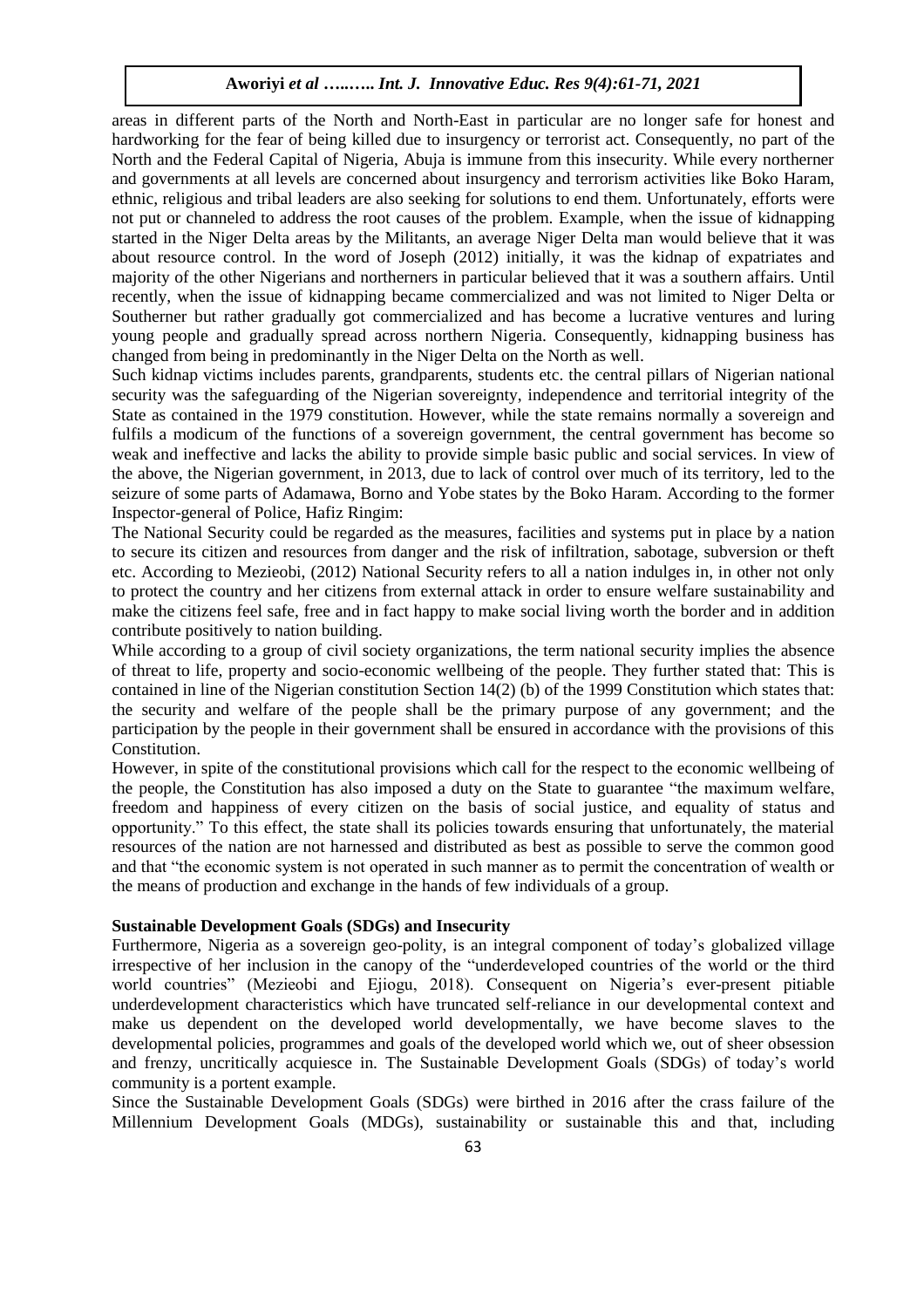Sustainable National Security has become a parlance in the academic world and its associated professional organizations or associations in Nigeria.

Security that enveloped the indigenous peoples, that constitute what is today known as Nigeria's geopolity, was in commendable high gear before the advent of colonialism in Nigeria. The dirge of the then effective security machinery was song by the colonial masters who introduced their form of national security. From Nigeria's flag independence on the 1st October, 1960, we as a geo-polity, inherited whatever liabilities or bottlenecks that steered Nigeria's national security in the face. In Nigeria today, despite negligible patches or gems of what National Security should be, National Security in Nigeria, so poorly called, if appropriately understood and practically applied, does not exist in contemporary Nigeria hence there is nothing to sustain in the name of "Sustainable National Security".

The burden of this paper, therefore, is to paint a realistic picture of the National Security mechanism in Nigeria with a view to unequivocally highlighting or pinpointing the truism that National Security outfit needs first to be realistically put in place and institutionalized before it can enjoy appreciable level of sustainability and not the obverse.

In addition, before Nigeria, as a sovereign nation, was formally proclaimed in 1914 through the instrumentality of Lord Lugard's 'amalgamation blunder', the indigenous Nigerians who now constitute what is today referred as Nigeria had lived in separate independent kingdoms empires and in their discrete nationalities. It will be inconceivable or rather very absurd to believe that these indigenous Nigerian humans at whatever time they began to inhibit wherever they occupy from their inception of human living were not security conscious. This stance finds justification in the fact that the environmental conditions at the time in question must have been very harsh with possibilities of wild life preponderating in the living surrounds of the indigenous Nigerians.

Invariably to aver as Adaugo Nwosu (2013) put it that "security and all it connotes is indigenous to Nigeria. Indigenous Nigerians were security conscious and demonstrated all security entailed in their actions and social living", it is not an over-statement and does need to be disputed. In Indigenous Nigeria, the then Nigerians in their solomonic wisdom pursued their security in all its ramifications appeared to have absolute command of what national security entailed, and did not make much noise about it. Security, insecurity and national security were not harped on, let alone make them instill fear and discomfort in the minds of the people.

Today in Nigeria, security, insecurity, national security have become our peoples watchword and the political elite into much propagandizing with the concepts such that national security and the commitment to it has become a threat to the people and a detractor factor in governments' pursuit of their constitutionally prescribed functions beamed at protecting the lives and property of the mass of the Nigerian people and in fact building the Nigerian nation-state to make it occupy an enviable position in the comity of nations.

There is no gainsaying the truism that whenever the first Nigerians first appeared in the geo-polity now known as Nigeria, which historians, and anthropologists and traditional educational historians have not ascertained with certitude, that security was the accompaniment of their emergence and social living. This accounts for why Mezieobi and Mezieobi (2012) posited that "security (in Nigeria) is as old as Nigeria and was not introduced to us (Nigerians) by the white man. It was a product of our people's ingenuity and inclination to be safe" from danger unannounced, towards gradually building their environments for their enhanced quality of living.

Furthermore, at the inception of colonialism in Nigeria, the once glowing security arrangements of indigenous Nigeria fell apart and was completely eroded. The British colonial agents in perpetuation of their exploitative colonial mission introduced what in the end metamorphosed into the colonial Nigerian police and the army. These and property of the colonial Nigerians. Their germination was also not to protect the bothers of Nigeria's geo-polity at the time in question. The colonial police and the army were forces kept in wait to secure the lives and property of the colonial administrators as well as subdue any possible insurrection, violence or opposition of the indigenous Nigerians who to all intent and purposes did not take kindly to the imposition, then Nigerians and their traditional rulers violently resisted colonialism.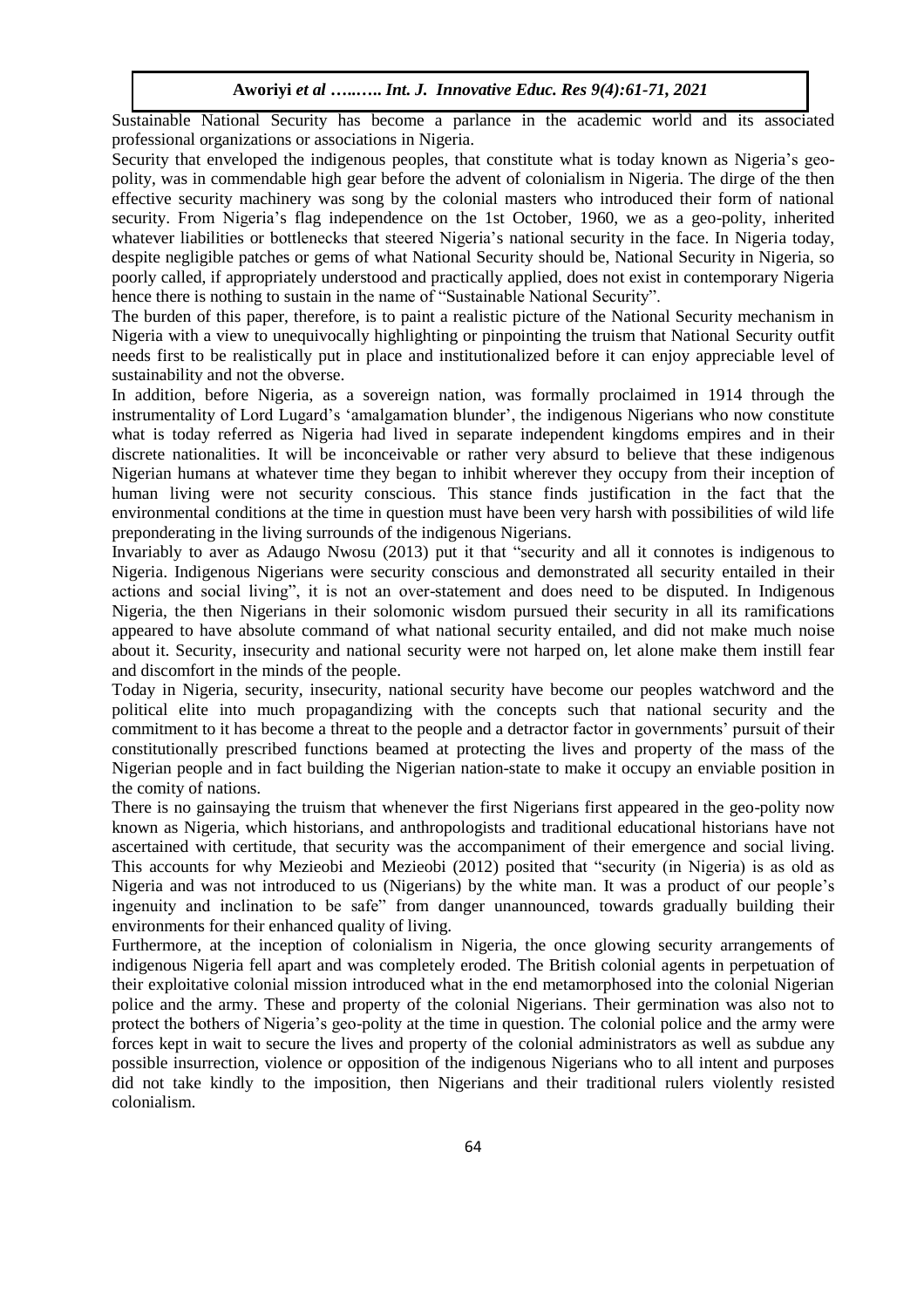Mezieobi and Mezieobi (2012) pointed to the violent nature of the then Nigerians resistance to colonialism when they opined that J. R. Philips, the then Acting Consular General who was on a friendly visit to Benin at the period was killed by Oba of Ovonramwen of Benin and his subjects. Furthermore, the Hausa-Fulani violent resistance of British invasion led to the death of Sultan Attahiru and a good number of people. The indigenous Kano people also resisted British occupation.

While agreeing with Mezieobi; Mezieobi and Maduike (2012) stressed that colonialism (in Nigeria) came with a false sense of security" which killed Nigeria's indigenous security practices which were very functional at the time, we cannot but acknowledge the truism that the colonial police and army in Nigeria set Nigeria to appreciate the need for our having uniformed policemen and the military.

In addition, at the seeming exit of the British in Nigeria after Nigeria gained her flag independence on 1st October, 1960, Nigeria for the next nineteen (19) years pigeoned the security assets and liabilities which they inherited from the British. Perhaps the euphoria of Nigeria's political independence, the war years (1966-1970), the re-organization and reconstruction that accompanied Nigeria's end of the civil war, delayed Nigeria's institutionalization of functional Nigeria's own national security networks. Nonetheless, the 1979 (revised 1999) Federal Constitution recognized the place of national security, even if it is in principle and enshrined in the constitution. Section 14(2)b of this constitution prescribed that "security of the people shall be the primary purpose of government.

## **Nigeria National Security**

In contemporary Nigeria, a lot of non-military dimensions of national security are relegated. Ogunbanwo in Ajala (2012) gave a tip of iceberg's example of Nigeria's ignored non-military facets of national security as:

- 1. Economic Security
- 2. Social Security
- 3. Environmental Security
- 4. Technological Security
- 5. Equality of life security

Adaugo Nwosu (2012) adds human security. To this list may be added energy security and gender equality security. A bulk of the other non-military dimensions of national security that are being relegated are better imagined than described. Their inefficaciousness and those of the military dimensions of national security constitute the bulwark to Nigeria's nation-building and foster Nigeria's ever developing backwards situation.

Mezieobi; Mezieobi and Maduike (2012) described Nigeria's national insecurity hernia when they opined that "there is no (national) security (so poorly called) yet in Nigeria". Security is Nigerian's everyday watchword. Insecurity phobia is pervasive in Nigeria today. In terms of national security, our people are sitting on a keg of gunpowder, not very free to stay outside their homes.

Rather than continue unabated to wallow in national security fantasies or in the preponderating false sense of security amid widespread insecurity conditions, Nigeria today have resorted and are resorting to self-security arrangements, some of which are desecrating the physical environment. The aesthetic quality of the environment is at stake.

# **Security and Nigeria Situation**

The development of any society to a large extent depends on the security of lives and properties of the citizens Ogedebe and Jacob in Yusuf (2016) defined national security as the actions and policies taken by a nation against all internal and external threats to its borders, economy and stability. It doesn't have to be terrorism or an enemy nation, though it often is.

Paleri in Yusuf (2016) also defined national security as the measurable state of the capability of a nation to overcome the multi-dimensional threats to the apparent wellbeing of its people and its survival as a nation at any given time, by balancing all instruments of national policy through leadership that can be indexed by computation, empirically or otherwise, and is extendable to global security by variables external to it. In Nigeria today, matters of National Security are of utmost importance to the progress and development of the people. No nation can overlook the issue that threatens its national security which can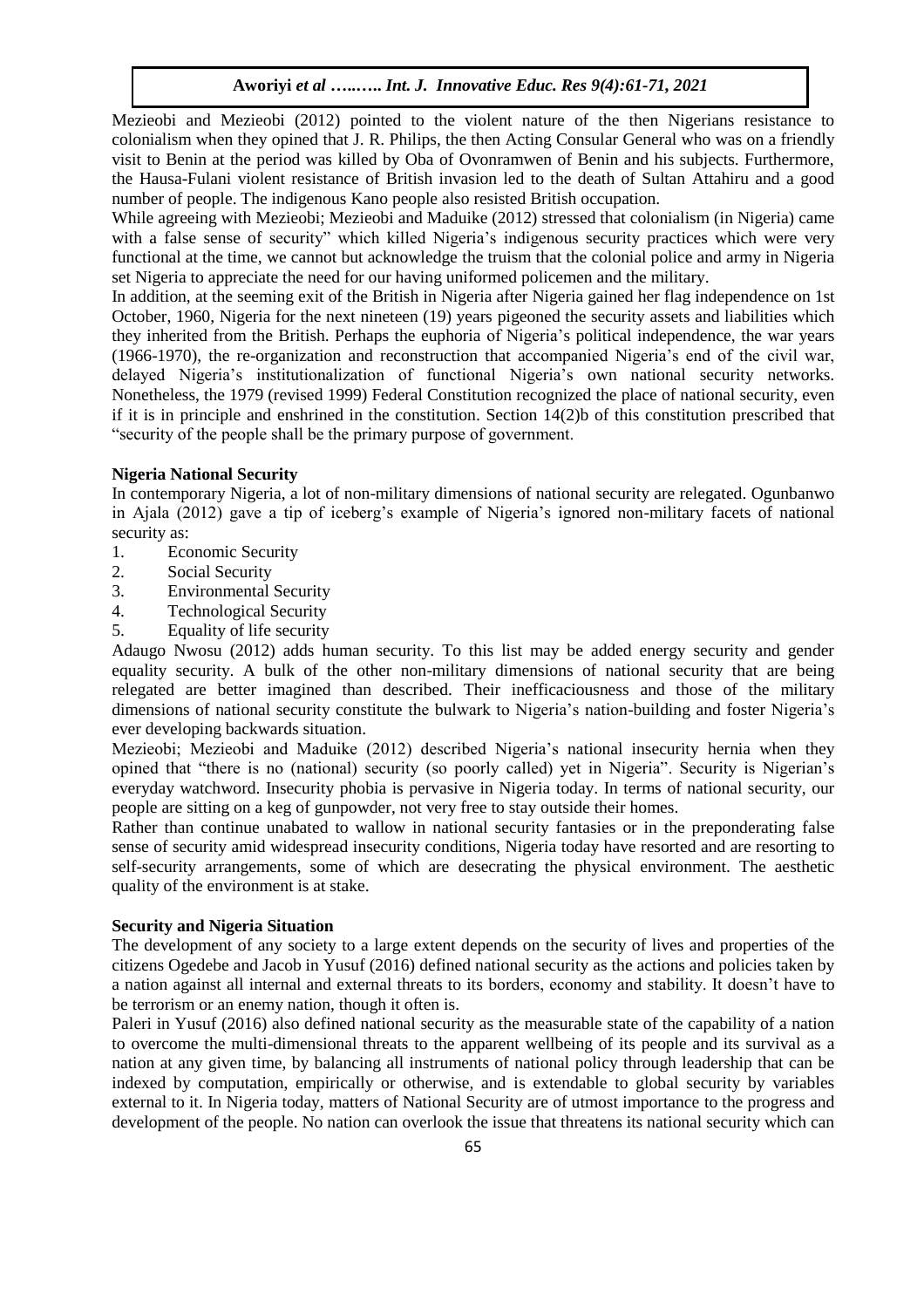be linked to the brain in the human body if anything bad happens to it, it will affect every other aspect of the nation adversely either directly or indirectly. National security is seen differently by different people. Some see national security in terms of a nation's military capabilities or the struggle to overcome internal and external aggression. Others consider a nation as protected once it is free from political threats. In Nigeria we have peculiar security challenges which are determined by our socio-economic and political circumstances.

National security in Nigeria has been worrisome for more than two years now because of insurgence of Niger Delta and Boko-Haram as averred by Horisfall (2016) people in Nigeria live in fear of uncertainties of death from bomb explosion or gunshot from terrorism or armed robbery and sometimes from kidnappers. The lives of nationals living in Nigeria are in perpetual danger of abduction or kidnapping. Teachers and students don't know their fate everyday until they retire to bed at night, insecurity has been one of the major factors mitigating against economic development in Nigeria. The insecurity state scares away investors from coming into the country to invest. Also a lot of religious and tribal crises have been witnessed in the country which has claimed many lives and destroyed properties over the years. People are no longer safe in their homes, places and worship, business premises, hospitals, market, banks offices and even evil people operate anytime Sadiq (2010) in Emmanuel (2014).

It is fallacious to heap national security propaganda on the political ruling class and accredited security agents alone. If assured national security programmes which are functional are in the collective interests of all citizens of Nigeria and the Nigerian geo-political entity, institutionalized formidable national security mechanism and challenges of national security should be such that all hands must be on deck to ensure its functional operationalization.

The hue and cry about national security challenges in Nigeria that seem to have defied therapeutic attention and remediation seem to be as if Nigeria and her citizens enjoy politicking and propagandizing with national security functionality. The barrage of factors that mitigate effective national security have been identified by Ogheneakoke (2014) as corruption, marginalization, social inequality, ethnicity, poverty and greed, loss of (positive) value system, religious intolerance, foreign(ers) infiltrating into insurgency, bad leadership, youth unemployment, porosity of our borders, falling standard of education, poor judicial system, cult activities, high value for material things, manipulation of electoral processes by political parties (and their agents), human rights abuses, injustice and lack of transparency. The other causes of insecurity in Nigeria include adamant, docile and sycophantic followership, the 'I don't care' mentality, dangerous quietude, destructive and 'don't let it work' mentality and the lack of brother's keeper syndrome and total absence of the desired qualitative character and attitude to make national security arrangements achieve desired results.

The identification of these security bottlenecks ordinarily should be national security problems and challenges half-solved. But because the political elite are Nigerians themselves with the led who are also largely Nigerians and also their own worst enemies in ensuring operational and effective national security system, we sit on the fence with regard to insecurity checkmating and daily bemoan our security challenges without result-oriented action.

#### **Entrepreneurship Education in Nigeria**

Entrepreneurship Education in Nigeria was introduced in the Nigerian educational system to tackle the shortcomings and increase unemployment introduced by formal education. Harbison (1961) maintained that, when societies consciously invest in human capital with a view to acquiring and increasing the number of persons who have skills that are critical for the economic and social development of a country, such as education and experience, they are said to be engaged in the process of human capital formation or national development. This is the aim of entrepreneurship education in Nigerian universities. Kaegon (2009) acknowledged that entrepreneurship started with our forefathers and is now re-emphasized because it is through entrepreneurship education and training at all levels of education that this vision of the future may be realized.

Historically, in pre-colonial times, the education given took a functionalist approach. Okoli (2014) maintained that in virtually every African traditional society, indigenous education had always been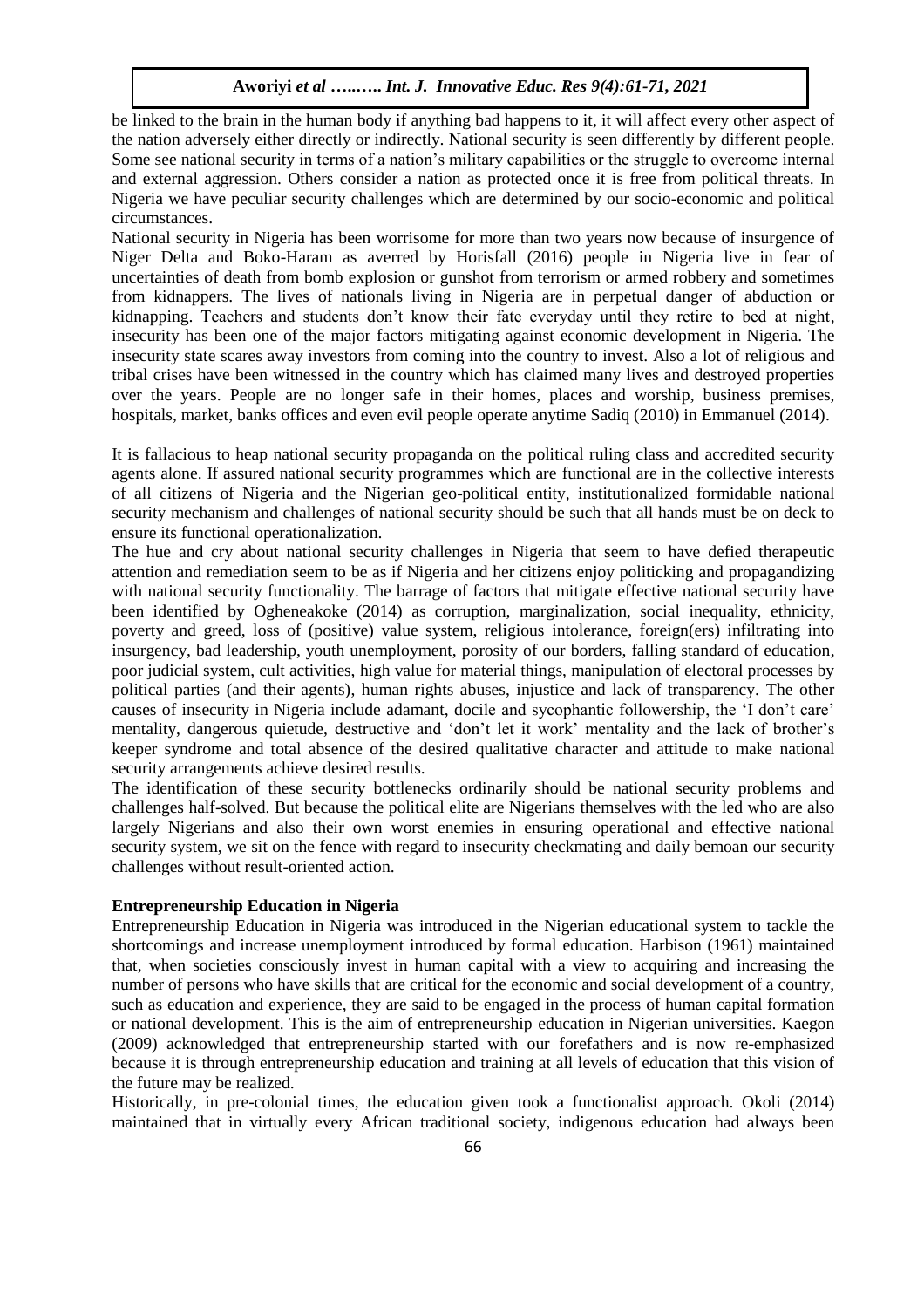patterned with functionalism in view. Traditional education equips the individual with basic education (which includes education for living in conformity with the traditions of society), education for occupations and economic self-reliance (which has to do with farming and all kinds of crafts, entrepreneurship according to gender) and education for special occupations (which involves religious priesthood and diversion, secret organization and family crafts) (Okoli, 2014 in Uche et al (ed). As such there was no room for unemployment as every individual member of society is self-employed and can achieve self-reliance in their various craft (as they were taught to labour with their hands and achieve success through honest practice). These three levels in the traditional education although not exactly, are similar to Plato's three levels of education characteristics of a stable society.

There were several ways of training the child for trade or business. Learning a trade or business within the household from parents, extended family, relations and from non-relations was the practice. Both boys and girls underwent apprenticeship for various jobs. In most environments, there seemed to be more jobs for the boys (traditional medicine, leather works, carving, gold smiting, shoemaking, carpentry) and for girls knitting, weaving, mat making, hair and dress making), etc. such vacations are learnt as dictated by the environment.

The history of modern education in Nigeria is deeply rooted in the colonial era (Ifeanacho, 1998). On arrival in Nigeria, the colonial masters had as their primary aim to convert the heathen to the Christian faith on the one hand and to civilize them on the other hand. Both objectives had the latent consequences of causing a disarticulation of the traditional education in Nigeria and subsequent material conditions of existence. The missionaries set up schools where formal education was used to legitimize the colonialization of Nigeria by Britain, as a result of the superiority and strength of colonial arm and internal deficiencies in the Nigerian polity, the British imposed their education on the country. Nwala (1985) clearly deflected the nature of colonial education and its objectives, thus:

> *The nature of education offered not only to the Igbos (Nigeria) but to the rest of the colonies in Africa was mainly reading, writing, arithmetic and religion. The medium of instruction was English; the vehicle of European culture and values. Materials read were those relating to European history, environment and culture. No attempt was made to develop critical attitude nor was any attempt made to teach philosophy which has been the main force behind western civilization.*

This position was further affirmed by Okoli (2011), Kosemani and Orubite (1995), when they noted that, bible was the basic text and the aim of Christian education (the 4R reading, writing, religion and arithmetic) was to enable converts learn to read the bible; since education was an instrument of evangelism (Okoli, 2011). The teachings were not related to local experience and background (Kosemeni and Orubite, noted). Anikpo (1996) strongly argued that colonial education was not intended to prepare Nigerians for independence and nationhood/self-reliance. He further maintained that two objectives propelled colonial education. The first was to provide manpower for the colonial economy, the second was to indoctrinate the people through missionary evangelism/education to live virtuous lives devoid of complains about exploitations or other absurdities of colonialism.

For a good number of years, the colonial masters via this distorted education almost successfully altered the very form of education in Nigeria, completely severed the African from his environment, denying him any knowledge, understanding, explanations and therefore the ability to predict or control it. This is exactly what western education achieved in traditional societies. When any society is alienated from its environment especially by eliminating the critical spirit, that society becomes subject to the vagaries of nature and other unimaginable external forces. Traditional Nigerian values were replaced with those of the white man. The damaging values swap was the replacement of traditional love and value for hard work that of enjoyment of luxury and leisure. This point was made by Manuwike (in Anikpo, 1996), when he wrote that educated Nigerians had been taught by Europeans that educated people should not get their hands dirty. As a result, the more Nigerians become educated, the more they become unproductive, therefore, the hungrier we become (Ifeanacho, 1998). This followed by the infusion of economic motivation into education pursuit. Unfortunately, the economic motivation was void of productive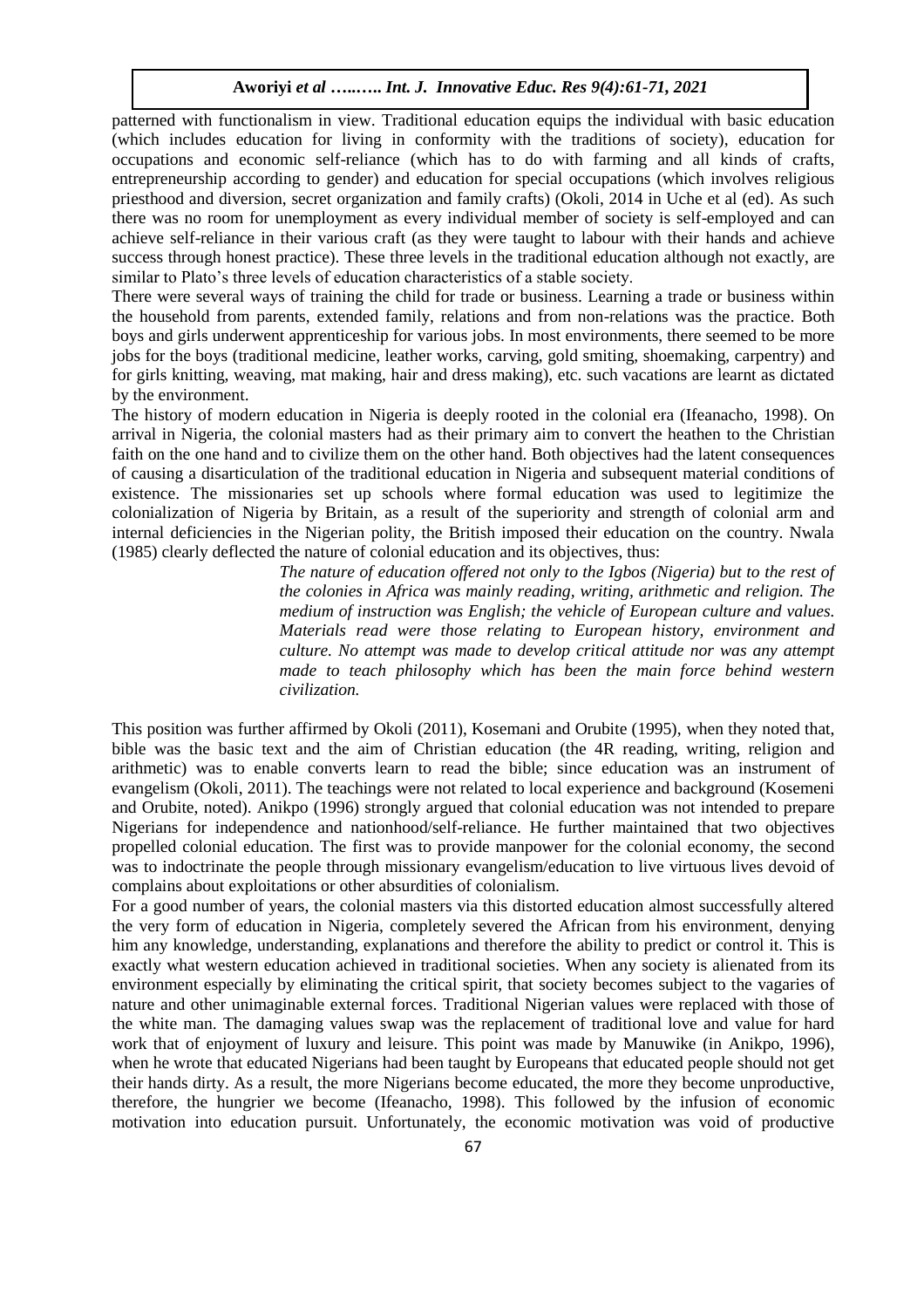philosophy, leading to the increasing number of unemployment amongst school leavers. It is in the verge to solve the problem of unemployment introduced by formal education that necessitated the introduction of entrepreneurial education to students in the Nigerian schools.

There is no doubt that policy makers appreciate the relationship between education and development that propelled the introduction of entrepreneurial education in Nigeria schools. The general objectives of entrepreneurship education are as follows:

- To address the problems of unemployment and underemployment
- \* To encourage universities to generate knowledge and other competencies that will build an entrepreneurial human capital for national development.
- Challenging universities to create ways to foster entrepreneurship especially in diffusing innovations through research activities.
- To enable universities move further up from traditional enclaves to include possible commercialization of untapped research activities which could be new sources of revenue.
- To help build an innovative and entrepreneurial culture in order to create a productive and socially responsible generation of graduates (Uche and Agbakwuru, 2014) and;
- To equip youth with the necessary skills required for future occupation and societal development, among others.

The sixth on the list of the general objectives of entrepreneurial education in Nigeria agrees with Durkheim assertion on the functions of education in society. For Durkheim education should serve the purpose of equipping individuals with basic skills and the socialization of the young.

# **Entrepreneurship in Nigeria: Its relevance to National Development**

It is a vehicle to empower students to be self-sufficient, dependent and income producing citizens. Entrepreneurship studies enables students, the willingness to discover their potentials, to explore and exploit investment opportunities or create new jobs for themselves and others while in school and after. Since entrepreneurship enables individuals to be self-employed, it is therefore, worthwhile to refine education with a view to creating and enhancing the supply of entrepreneurial initiative and activities. Hence, the need for opportunity in school to learn the rudiments of entrepreneurship.

According to Okebukola (2011), four major reasons are identified for embarking on entrepreneurship education in our tertiary institutions.

First, entrepreneurship is to boost national economic development for Vision 2020 of the Federal Government, of being one of the 20 leading economies in the world to be reality, the Gross Domestic Product (GDO) of the nation needs to be given a boost. Hence, this can conveniently be achieved through engaging Nigerian students to be producers instead of being consumers.

Secondly, entrepreneurship has the capacity to alleviate poverty, thereby improving the standard of living and quality of life of the citizens. According to Okebukola (2011), a casual survey of the performance of telephone handset repairers of some graduates in Abuja showed that they make  $\text{H250,000.00}$  net earnings monthly. This beats far above the average income of a graduate in a public sector. It is a good indication of alleviating poverty and living a decent life.

Thirdly, Okebukola stated that entrepreneurship can reduce crime rate drastically through job creation. Crimes are common among idle youths. If these youths are properly integrated into one entrepreneurial activity, it will occupy the idle minds, thereby putting off the devil from suggesting, experimenting and executing its ills through the youths.

Fourthly, the achievement of national objectives through the universities will be added credence, relevance and respect to the universal system. Onele and Okonkwo (2009) posits that with effective management of entrepreneurship education and invention, unemployment will be drastically conquered, thereby enhancing economic growth. Entrepreneurship enhances economic development, job creation, transforms traditional industries, and stimulates investment and increases the per capita income of a nation. It is the bedrock of scientific and technological development of a nation. Therefore, in a period like this (of economic recession) the core essence of entrepreneurship is for the establishment of small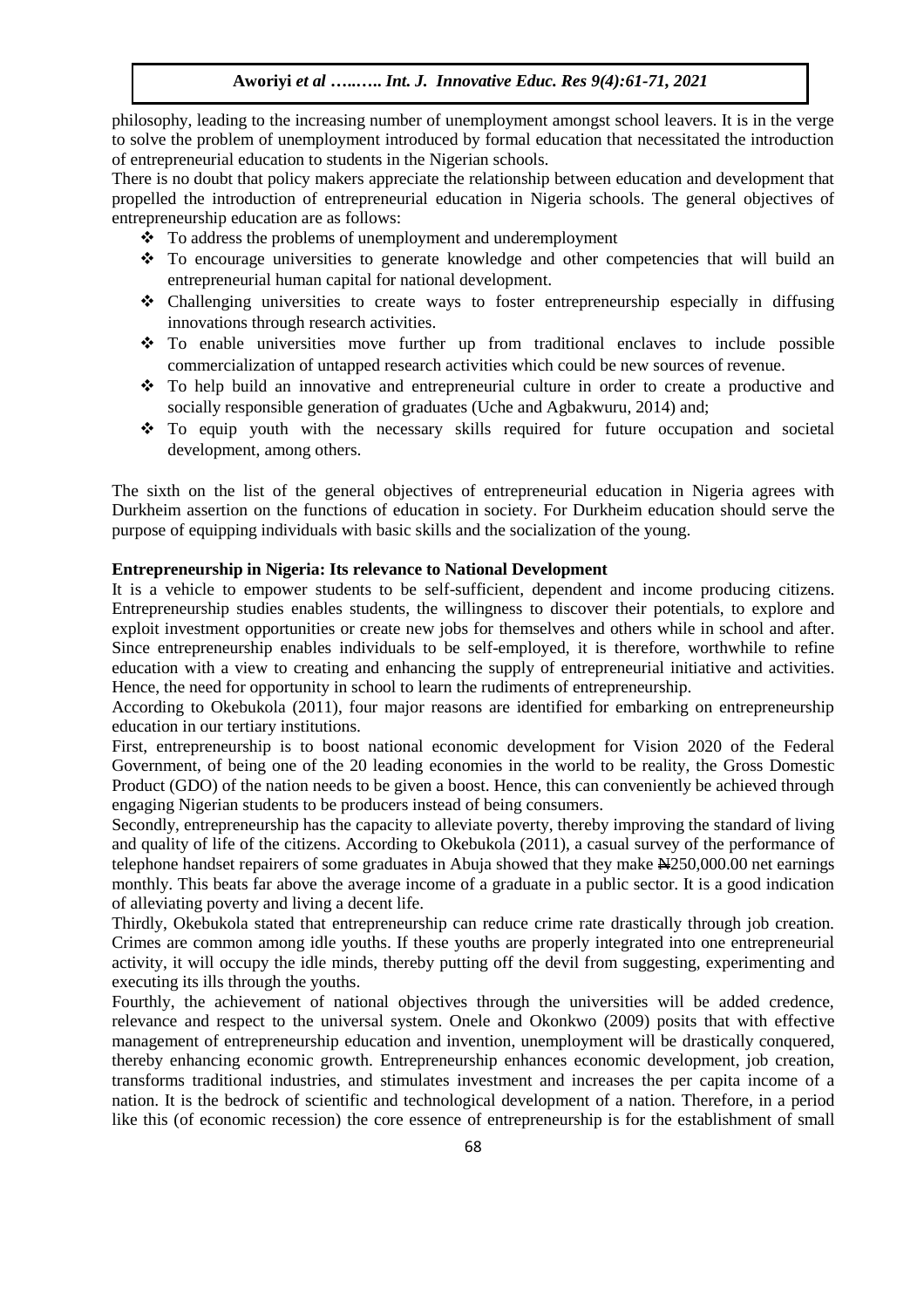and medium scale businesses that could be managed into national and multinational firms, for large volume of wealth creation, job creation, improved standard of living etc. Nwachukwu (2009) graced the efforts of some Nigerian entrepreneurs like ABC Transport, M.K.O. Abiola, Aliko Dangote, Agofure Motors, etc. who excelled from small scale entrepreneurs to national and multinational firms. Pogrammes by non-governmental organizations can be conceived as social entrepreneurship.

# **Problems of Entrepreneurship Training in Nigerian Schools**

Okebukola (2011) notes that one of the reasons for embarking on entrepreneurship education in our schools is to boost national economic development for Vision 2020 of the Federal Government. Here are we in 2021 and there is yet to be an economically viable society resulting from the introduction of entrepreneurial education in schools. The lack of dividers from entrepreneurship education cannot be dissociated from the style of the entrepreneurship education given to students and by extension students' attitude towards the entrepreneurship programme. Oluchukwu (1998) notes that training, vandalism and protest are some of the evils that have plagued entrepreneurial programmes in schools due to feelings of dissatisfaction and frustration on the part of the students. A casual survey suggests that teachers of entrepreneurship in schools are not entrepreneurs themselves. As such will lack the processes of successful entrepreneurship to demonstrate a good sense of intuitiveness and creativity to arouse students' interests.

Most entrepreneurial ventures are closely associated with the manipulation of tools and machines. Unless one practical experience with qualities, he will be handicapped in the pursuit of self-reliance. This is in tandem with the fact that entrepreneurship education programme cannot survive without adequate infrastructure.

## **Counselling Implications**

- 1. The teaching and learning of entrepreneurship education should be intensified all levels of education so that much needed security can be achieved.
- 2. Entrepreneurship Education should be made compulsory at all levels of education so that students can be self-employed.
- 3. Education curriculum at all levels should be modified to accommodate issues confronting our nation.
- 4. A formidable security should be mounted and monitored especially in the school system.
- 5. Teachers should engage in serious teaching and learning and report any insecurity to the appropriate quarters.
- 6. Government should establish or create more employment centres through establishment of entrepreneurship skill acquisition programmes. This will make more youths to be self-sustained.

## **REFERENCES**

- Akhuemonkhan, I. A., Riami, L. and Ogunjirin, O. D. (2012). Comporal Social Responsibility and Entrepreneurship (CSRE): Antidotes to Poverty, Insecurity and Under-Development in Nigeria. Presented at the 6th International Conference held in University de Lome, Togo from 1-2 November.
- Anikpo, M. (1996). Hegemonic Legacies: Issues in the Sociology of Nigeria Underdevelopment Inaugural Lecture Series No. 16, University of Port Harcourt.
- Harbison, R. (1961). The Nigerian Culture: An Institutional Approach. Owerri: Springfield Publishers.
- Ifeanacho, M. I. (1998). The Nigerian Culture: An Institutional Approach. Nigeria: Springfield Publishers.
- Kaegon, L. E. S. (2009). Entrepreneurship and Education of Youths for Sustainable Development in Nigeria Tertiary Institution. *African Journal of Education Research and Development* vol. 3(2).
- Mezieobi, K. A. and Ejiogu, C. I. (2018). National Development and Modernization: Issues and Problems. Owerri: Priscilla Omama Publishers.
- Nwachukwu, C. C. (2009). The Practice of Entrepreneurship in Nigeria. Port Harcourt: David Stone Publishing.